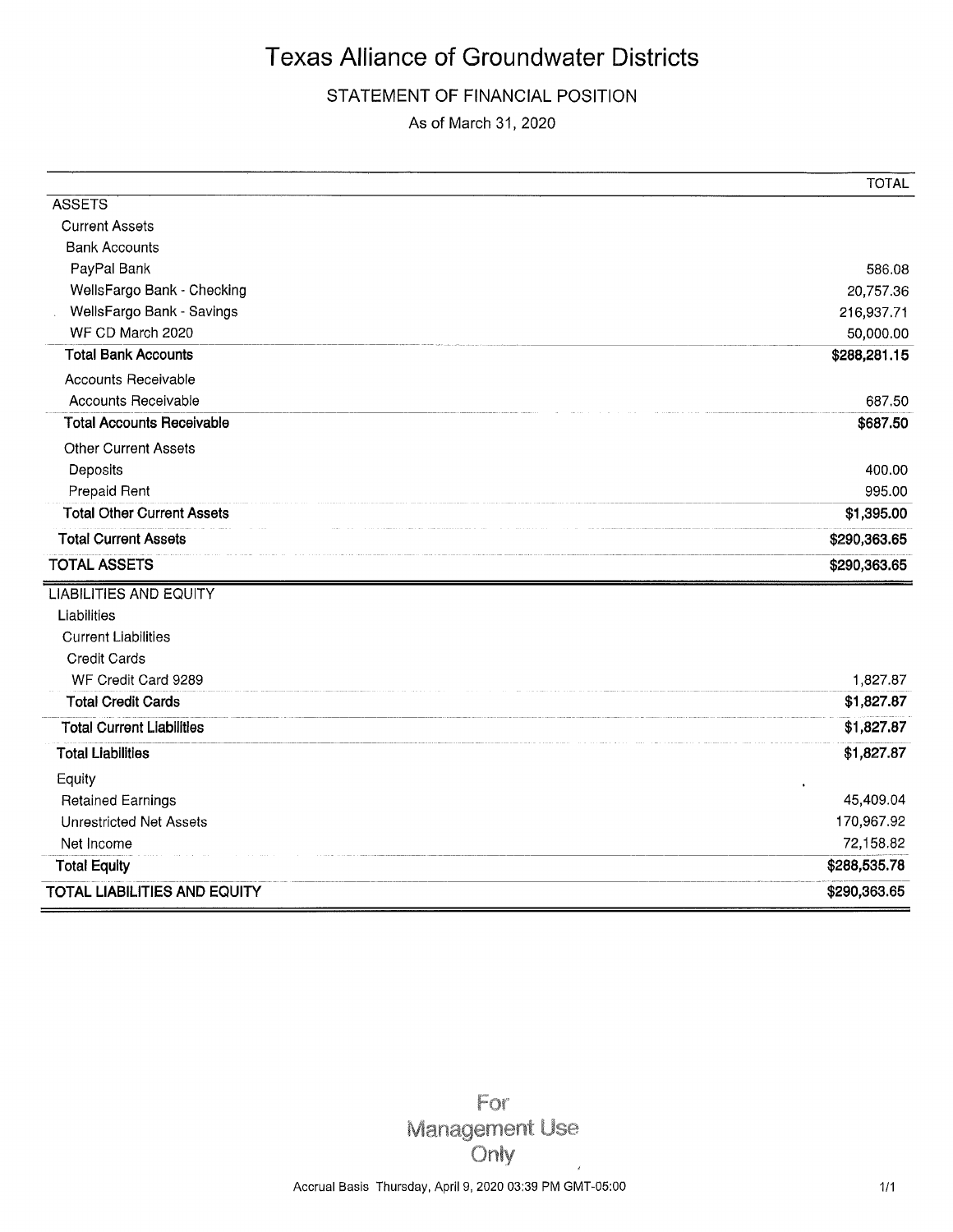### STATEMENT OF ACTIVITY

January - March, 2020

|                                          | <b>TOTAL</b>    |                           |  |
|------------------------------------------|-----------------|---------------------------|--|
|                                          | JAN - MAR, 2020 | OCT 2019 - MAR 2020 (YTD) |  |
| Income                                   |                 |                           |  |
| Income                                   |                 |                           |  |
| Reimbursements                           | 0.00            | 0.00                      |  |
| <b>Total Income</b>                      | 0.00            | 0.00                      |  |
| Interest Income                          | 1,110.58        | 2,133.86                  |  |
| Meeting Income                           |                 |                           |  |
| Regular Business Meeting Income          | 8,455.00        | 17,910.00                 |  |
| <b>Total Meeting Income</b>              | 8,455.00        | 17,910.00                 |  |
| <b>Member Dues</b>                       |                 |                           |  |
| Membership Dues - Associates             | 8,260.00        | 40,615.00                 |  |
| Membership Dues - Voting                 | 2,750.00        | 114,605.00                |  |
| <b>Total Member Dues</b>                 | 11,010.00       | 155,220.00                |  |
| <b>Total Income</b>                      | \$20,575.58     | \$175,263.86              |  |
| <b>GROSS PROFIT</b>                      | \$20,575.58     | \$175,263.86              |  |
| Expenses                                 |                 |                           |  |
| <b>Meeting Expenses</b>                  |                 |                           |  |
| <b>Regular Business Meeting Expenses</b> | 1,604.02        | 2,916.83                  |  |
| <b>Total Meeting Expenses</b>            | 1,604.02        | 2,916.83                  |  |
| Office Expense                           |                 |                           |  |
| Cell Phone                               | 600.00          | 1,135.00                  |  |
| Clerical Duties, Taxes & Fees            |                 | 51.09                     |  |
| Furniture and Equipment                  |                 | 0.00                      |  |
| Office Phone                             | 73.54           | 128.08                    |  |
| Postage and PO Box                       | 17.00           | 221.00                    |  |
| Rent                                     | 2,850.00        | 5,700.00                  |  |
| Software                                 | 315.07          | 631.42                    |  |
| Supplies                                 | 291.71          | 583.84                    |  |
| Website & IT Services                    | 642.29          | 1,196.63                  |  |
| <b>Total Office Expense</b>              | 4,789.61        | 9,647.06                  |  |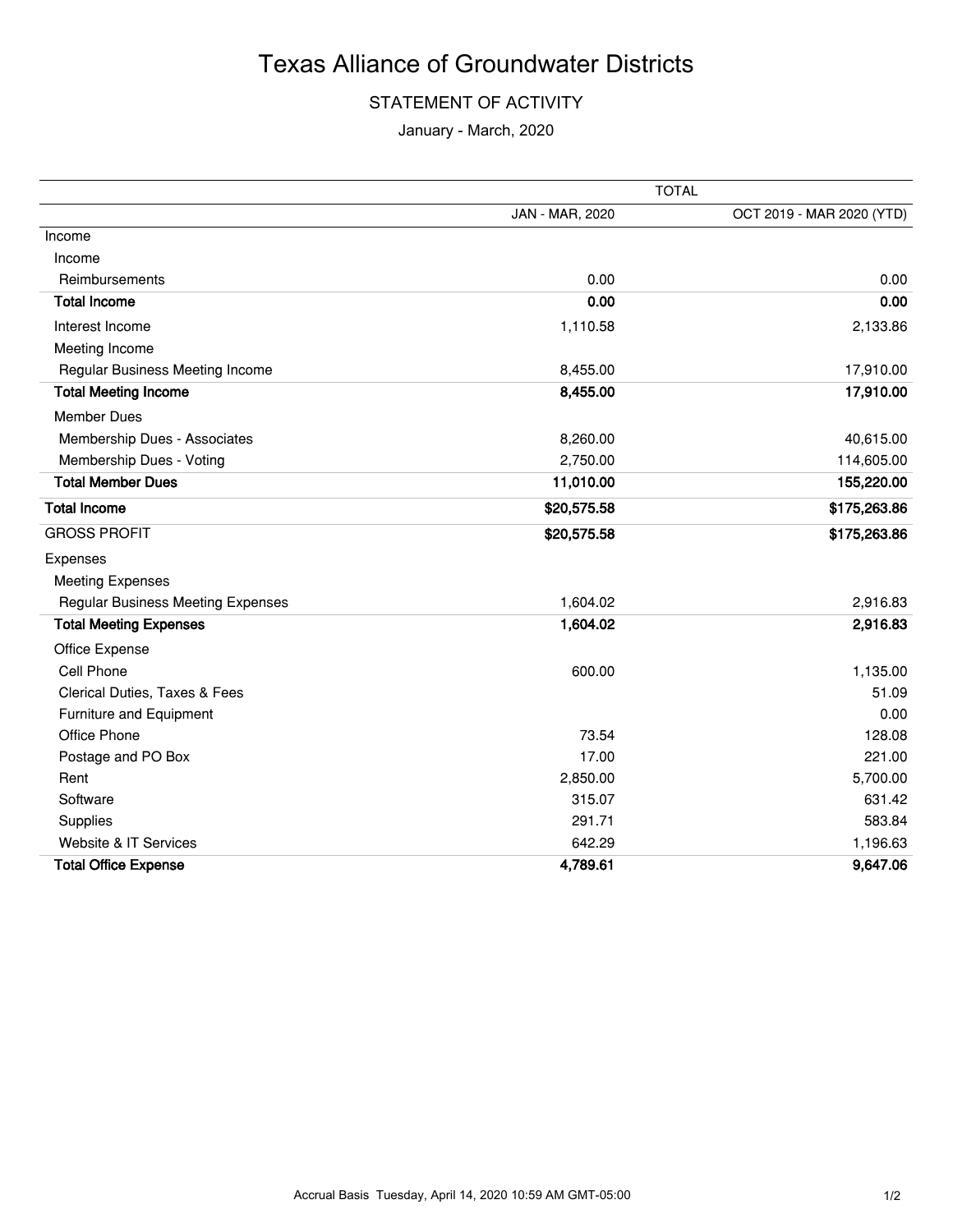### STATEMENT OF ACTIVITY

January - March, 2020

|                                          | <b>TOTAL</b>    |                           |  |
|------------------------------------------|-----------------|---------------------------|--|
|                                          | JAN - MAR, 2020 | OCT 2019 - MAR 2020 (YTD) |  |
| Personnel                                |                 |                           |  |
| <b>Executive Director</b>                |                 |                           |  |
| Health Insurance Reimburse               | 1,500.00        | 3,000.00                  |  |
| Payroll Taxes                            | 1,530.00        | 3,060.01                  |  |
| Retirement                               | 1,200.00        | 2,400.00                  |  |
| Salaries                                 | 20,000.01       | 40,000.02                 |  |
| <b>Total Executive Director</b>          | 24,230.01       | 48,460.03                 |  |
| Health Insurance-Group Plan              | 1,353.21        | 2,706.42                  |  |
| Staff                                    |                 |                           |  |
| Payroll Taxes                            | 1,071.00        | 2,045.49                  |  |
| Retirement                               | 840.00          | 840.00                    |  |
| Salaries                                 | 14,000.01       | 26,738.47                 |  |
| <b>Total Staff</b>                       | 15,911.01       | 29,623.96                 |  |
| <b>Total Personnel</b>                   | 41,494.23       | 80,790.41                 |  |
| <b>Professional Services</b>             |                 |                           |  |
| Audit/Tax Return                         |                 | 2,250.00                  |  |
| Insurance - Bonds                        | 509.00          | 509.00                    |  |
| Member Management Software               | 180.00          | 360.00                    |  |
| Payroll/Bookkeeping/Banking              | 1,225.61        | 2,014.48                  |  |
| <b>Texas Legislative Service</b>         | 429.99          | 859.98                    |  |
| <b>Total Professional Services</b>       | 2,344.60        | 5,993.46                  |  |
| Travel/Confer/Dues/Outreach              |                 |                           |  |
| <b>Conference Fees</b>                   | 450.00          | 450.00                    |  |
| <b>Member Dues/Registrations</b>         |                 | 125.00                    |  |
| Outreach                                 | 304.21          | 443.66                    |  |
| Parking                                  | 30.00           | 78.00                     |  |
| Travel and Hotel/Mileage                 | 1,651.69        | 2,660.62                  |  |
| <b>Total Travel/Confer/Dues/Outreach</b> | 2,435.90        | 3,757.28                  |  |
| <b>Total Expenses</b>                    | \$52,668.36     | \$103,105.04              |  |
| <b>NET OPERATING INCOME</b>              | $$ -32,092.78$  | \$72,158.82               |  |
| <b>NET INCOME</b>                        | $$ -32,092.78$  | \$72,158.82               |  |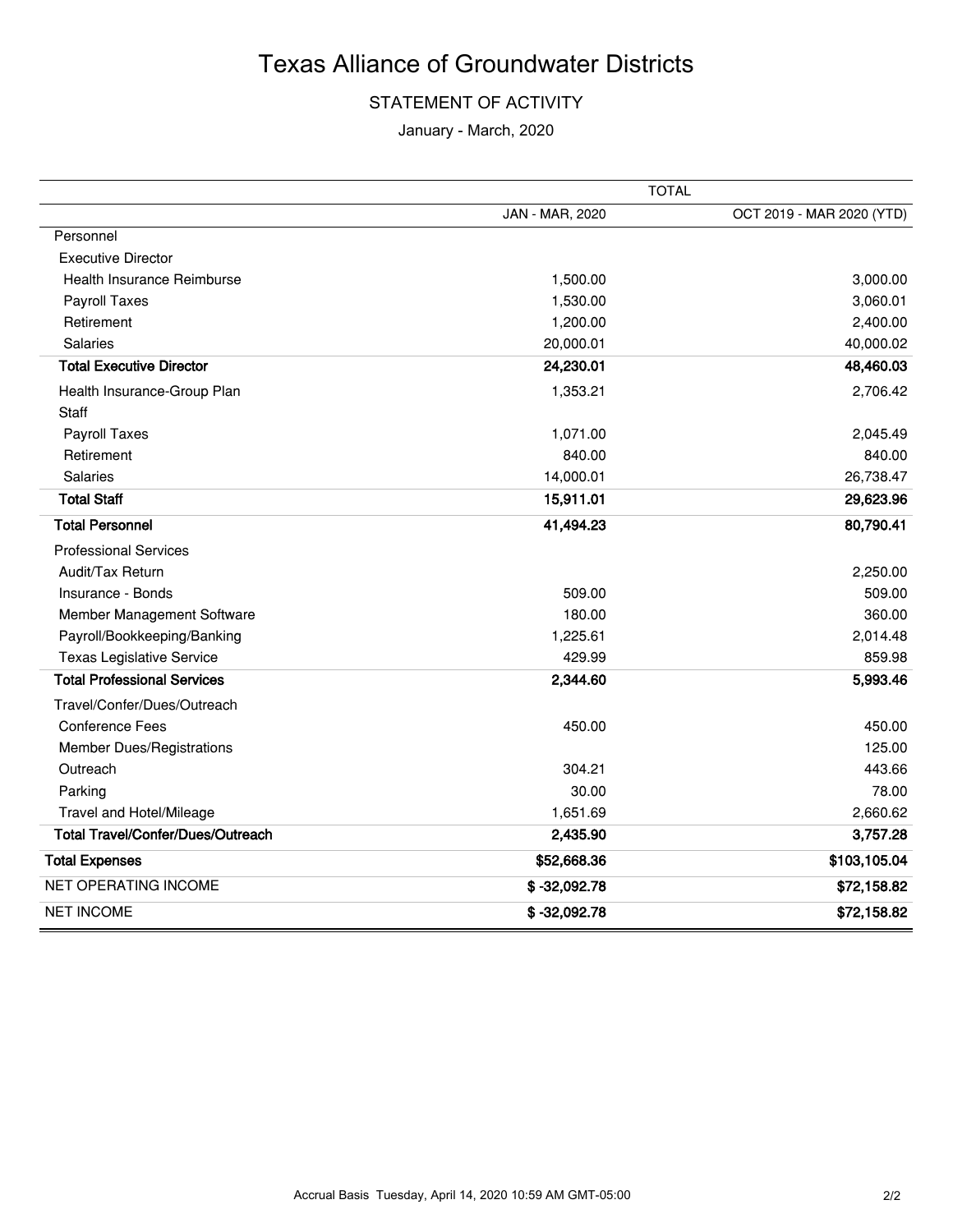### BUDGET VS. ACTUALS: FY20BUDGET - FY20 P&L

#### October 2019 - September 2020

|                                    |               | <b>TOTAL</b>  |                |             |  |
|------------------------------------|---------------|---------------|----------------|-------------|--|
|                                    | <b>ACTUAL</b> | <b>BUDGET</b> | OVER BUDGET    | % OF BUDGET |  |
| Income                             |               |               |                |             |  |
| Income                             |               |               |                |             |  |
| Reimbursements                     | 0.00          |               | 0.00           |             |  |
| <b>Total Income</b>                | 0.00          |               | 0.00           |             |  |
| Interest Income                    | 2,133.86      | 1,200.00      | 933.86         | 177.82%     |  |
| Meeting Income                     |               |               |                |             |  |
| <b>PFIA Training</b>               |               | 3,900.00      | $-3,900.00$    |             |  |
| Regular Business Meeting Income    | 17,910.00     | 32,000.00     | $-14,090.00$   | 55.97%      |  |
| <b>Technical Training Income</b>   | 1,500.00      | 9,000.00      | $-7,500.00$    | 16.67%      |  |
| <b>Texas Groundwater Summit</b>    |               | 45,000.00     | $-45,000.00$   |             |  |
| <b>Total Meeting Income</b>        | 19,410.00     | 89,900.00     | $-70,490.00$   | 21.59%      |  |
| <b>Member Dues</b>                 |               |               |                |             |  |
| Membership Dues - Associates       | 41,645.00     | 49,251.00     | $-7,606.00$    | 84.56%      |  |
| Membership Dues - Voting           | 114,605.00    | 114,313.00    | 292.00         | 100.26%     |  |
| <b>Total Member Dues</b>           | 156,250.00    | 163,564.00    | $-7,314.00$    | 95.53%      |  |
| <b>Total Income</b>                | \$177,793.86  | \$254,664.00  | $$ -76,870.14$ | 69.82%      |  |
| <b>GROSS PROFIT</b>                | \$177,793.86  | \$254,664.00  | $$ -76,870.14$ | 69.82%      |  |
| Expenses                           |               |               |                |             |  |
| <b>Meeting Expenses</b>            |               |               |                |             |  |
| <b>Meeting Supplies</b>            |               | 1,500.00      | $-1,500.00$    |             |  |
| Regular Business Meeting Expenses  | 2,916.83      | 11,000.00     | $-8,083.17$    | 26.52%      |  |
| <b>Technical Training Expenses</b> | 34.80         | 3,030.00      | $-2,995.20$    | 1.15%       |  |
| <b>Total Meeting Expenses</b>      | 2,951.63      | 15,530.00     | $-12,578.37$   | 19.01%      |  |
| Office Expense                     |               |               |                |             |  |
| Cell Phone                         | 1,135.00      | 2,335.00      | $-1,200.00$    | 48.61 %     |  |
| Clerical Duties, Taxes & Fees      | 51.09         | 500.00        | $-448.91$      | 10.22%      |  |
| Furniture and Equipment            | 0.00          | 2,000.00      | $-2,000.00$    | 0.00%       |  |
| Office Phone                       | 128.08        | 200.00        | $-71.92$       | 64.04%      |  |
| Postage and PO Box                 | 221.00        | 300.00        | $-79.00$       | 73.67%      |  |
| Rent                               | 5,700.00      | 12,360.00     | $-6,660.00$    | 46.12%      |  |
| Software                           | 631.42        | 1,200.00      | $-568.58$      | 52.62%      |  |
| Supplies                           | 583.84        | 1,000.00      | $-416.16$      | 58.38%      |  |
| Website & IT Services              | 1,377.17      | 2,500.00      | $-1,122.83$    | 55.09%      |  |
| <b>Total Office Expense</b>        | 9,827.60      | 22,395.00     | $-12,567.40$   | 43.88%      |  |
| Personnel                          |               |               |                |             |  |
| <b>Executive Director</b>          |               |               |                |             |  |
| Health Insurance Reimburse         | 3,000.00      | 6,000.00      | $-3,000.00$    | 50.00%      |  |
| Payroll Taxes                      | 3,060.01      | 6,579.00      | $-3,518.99$    | 46.51 %     |  |
| Retirement                         | 2,400.00      | 4,800.00      | $-2,400.00$    | 50.00 %     |  |
| <b>Salaries</b>                    | 40,000.02     | 80,000.00     | $-39,999.98$   | 50.00%      |  |
| <b>Total Executive Director</b>    | 48,460.03     | 97,379.00     | -48,918.97     | 49.76%      |  |